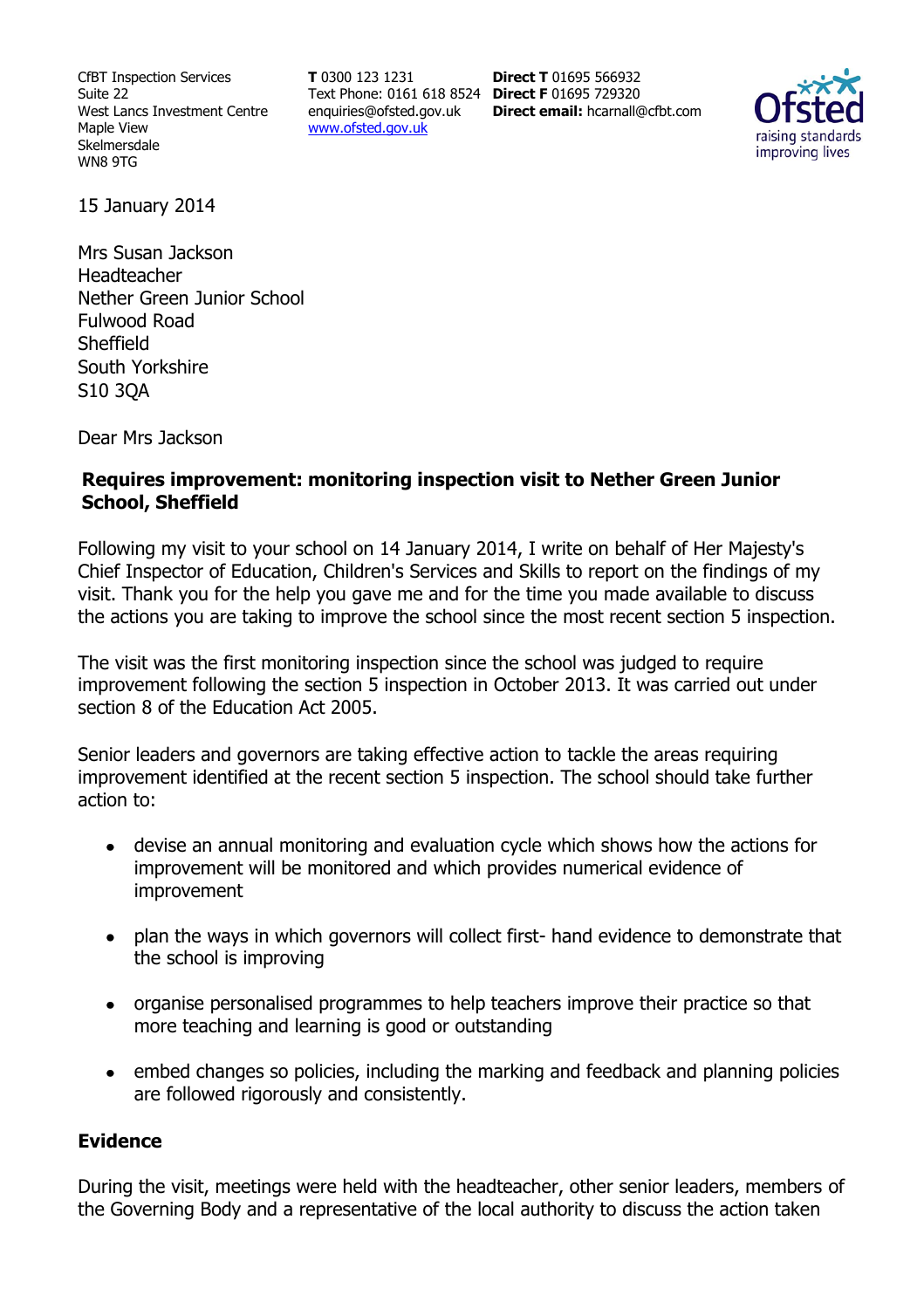since the last inspection. The school action plan and other documents provided by the school were evaluated. The headteacher took HMI on a tour of the school.

# **Context**

A new deputy headteacher started in January 2014. A personal assistant has been appointed for the headteacher.

## **Main findings**

The action plan clearly identifies what needs to be done to address the areas for improvement; with milestones linked to success criteria for pupils' progress and the quality of teaching and learning. The half-termly evaluation of impact needs to be improved by the inclusion of quantifiable evidence, for example the percentage of teachers or pupils who have reached a milestone. A monitoring and evaluation cycle for the year needs to be written.

The headteacher has carried out lesson observations to identify the strengths and areas for development in teaching and learning. Useful forms have been developed to feedback this information to teachers. There is a whole school review of teaching and learning planned for February 2014 in liaison with the local authority. This will develop the skills of senior leaders in lesson observation and moderate their judgements. Plans need to be put into place quickly to provide personalised support to help teachers improve their practice so that more is good and outstanding. Teachers are being offered useful training courses and there are plans to enable them to observe good practice in their own and other schools.

A new planning sheet has been developed which identifies different pupil groups so activities are planned to improve the progress of pupils of all abilities. The timetable has been reorganised this term to enable teachers of a particular year group to plan together. This encourages the sharing of good ideas. The new deputy headteacher will monitor planning weekly. Evidence provided by the school shows that while some teachers planned a good range of activities for pupils of all abilities others did not do this effectively. Individual teachers need training in this area.

Marking and feedback have improved. There are clear expectations of how teachers will mark work and how pupils will respond to feedback to help them make better progress. Pupils understand this process and it is starting to be used well, although it is not yet consistently embedded. Regular scrutiny of pupils' books is providing useful pointers to teachers about how to improve their marking. The presentation of written work has been tackled effectively. Very neat, well presented work was seen in pupils' books during the tour of the school.

There has been appropriate training to improve achievement in writing and mathematics. Pupils have targets for writing and mathematics which they refer to when they are working. There is a focus on developing the most able readers in Year 6 so that they can reach the highest levels, as well as booster classes for those who need extra help to reach their targets. Problem solving is starting to be more widely used by teachers.